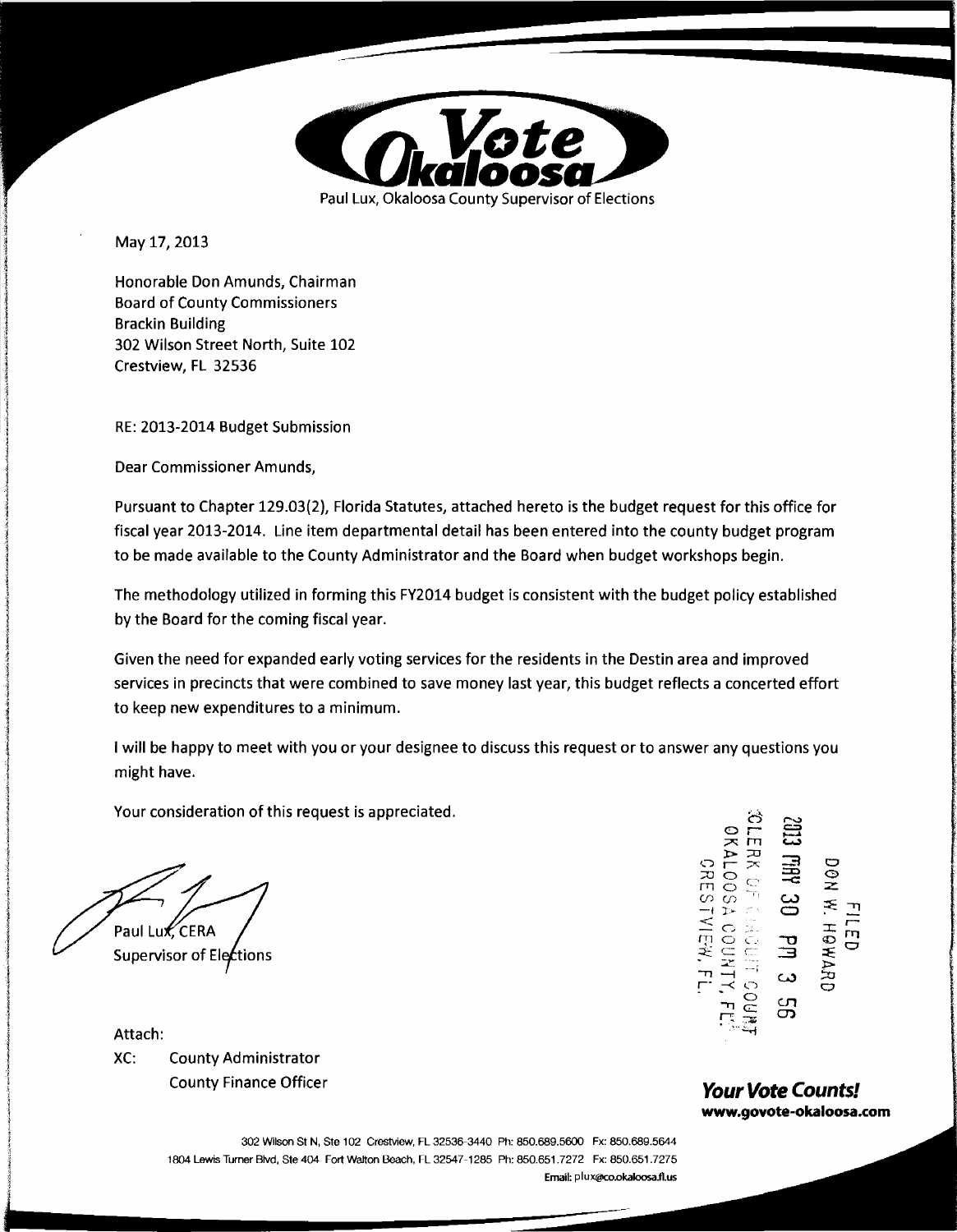| <b>Budget Revenue Report - Departments (Requested)</b> | Date: 6/25/2013 |
|--------------------------------------------------------|-----------------|
|--------------------------------------------------------|-----------------|

| Account | Title                               | 2nd Prior Year<br>Actual | 1st Prior Year<br>Actual | <b>Current Year</b><br><b>Original Budget</b> | <b>Current Year</b><br>6 mos Actual | <b>Base</b><br>Request | $+/-$        | $\%$<br>$+/-$ |
|---------|-------------------------------------|--------------------------|--------------------------|-----------------------------------------------|-------------------------------------|------------------------|--------------|---------------|
| 011     | <b>SUPERVISOR OF ELECTIONS - GF</b> |                          |                          |                                               |                                     |                        |              |               |
| 0185R   | <b>SOE REVENUE - GF</b>             |                          |                          |                                               |                                     |                        |              |               |
|         | 341552 S.O.E. MISCELLANEOUS         | \$37.05                  | \$92.50                  | \$200.00                                      | \$192.50                            | \$200.00               | \$0.00       | 0.0%          |
|         | 341553 S.O.E. ELECTION SERVICES     | \$153,875.92             | \$3,005.07               | \$25,500.00                                   | \$2,879.64                          | \$18,300.00            | (\$7,200.00) | (28.2%)       |
|         | 341554 S.O.E. COPIES                | \$78.65                  | \$16.50                  | \$200.00                                      | \$0.70                              | \$200.00               | \$0.00       | 0.0%          |
|         | 341555 S.O.E. PAGES                 | \$51.50                  | \$25.65                  | \$50.00                                       | \$5.00                              | \$50.00                | \$0.00       | 0.0%          |
|         | 341556 S.O.E. PETITIONS             | \$560.00                 | \$3,151.60               | \$50.00                                       | \$267.70                            | \$50.00                | \$0.00       | 0.0%          |
|         | 341557 S.O.E. VOTER LIST (CD/ET)    | \$305.00                 | \$1,086.50               | \$150.00                                      | \$185.17                            | \$150.00               | \$0.00       | 0.0%          |
|         | 341558 S.O.E. MAPS                  | \$20.00                  | \$90.00                  | \$20.00                                       | \$50.00                             | \$20.00                | \$0.00       | 0.0%          |
|         | 341559 S.O.E. LABELS                | \$183.55                 | \$25.00                  | \$50.00                                       | \$33.80                             | \$50.00                | \$0.00       | 0.0%          |
|         | <b>CHARGES FOR SERVICES</b>         | \$155,111.67             | \$7,492.82               | \$26,220.00                                   | \$3,614.51                          | \$19,020.00            | (\$7,200.00) | (27.5%)       |
|         | 361101 INTEREST ON TIME DEPOSITS    | \$1,204.76               | \$1,844.25               | \$0.00                                        | (\$11.64)                           | \$0.00                 | \$0.00       | <b>NA</b>     |
|         | 361104 STATE INVESTMENT POOL INT    | \$38.94                  | \$109.85                 | \$0.00                                        | (\$2.67)                            | \$0.00                 | \$0.00       | <b>NA</b>     |
|         | 361400 GAIN OR (LOSS) SALE INVST    | \$282.06                 | (\$304.39)               | \$0.00                                        | \$78.35                             | \$0.00                 | \$0.00       | <b>NA</b>     |
|         | <b>MISCELLANEOUS REVENUE</b>        | \$1,525.76               | \$1,649.71               | \$0.00                                        | \$64.04                             | \$0.00                 | \$0.00       | 0.0%          |
|         | 381001 BUDG TRF-GENERAL FUND        | \$1,366,743.53           | \$1,540,586.19           | \$1,580,753.00                                | \$790,374.00                        | \$1,600,966.00         | \$20,213.00  | 1.3%          |
|         | <b>OTHER SOURCES</b>                | \$1,366,743.53           | \$1,540,586.19           | \$1,580,753.00                                | \$790,374.00                        | \$1,600,966.00         | \$20,213.00  | 1.3%          |
|         | <b>DEPARTMENT TOTAL</b>             | \$1,523,380.96           | \$1,549,728.72           | \$1,606,973.00                                | \$794,052.55                        | \$1,619,986.00         | \$13,013.00  | 0.8%          |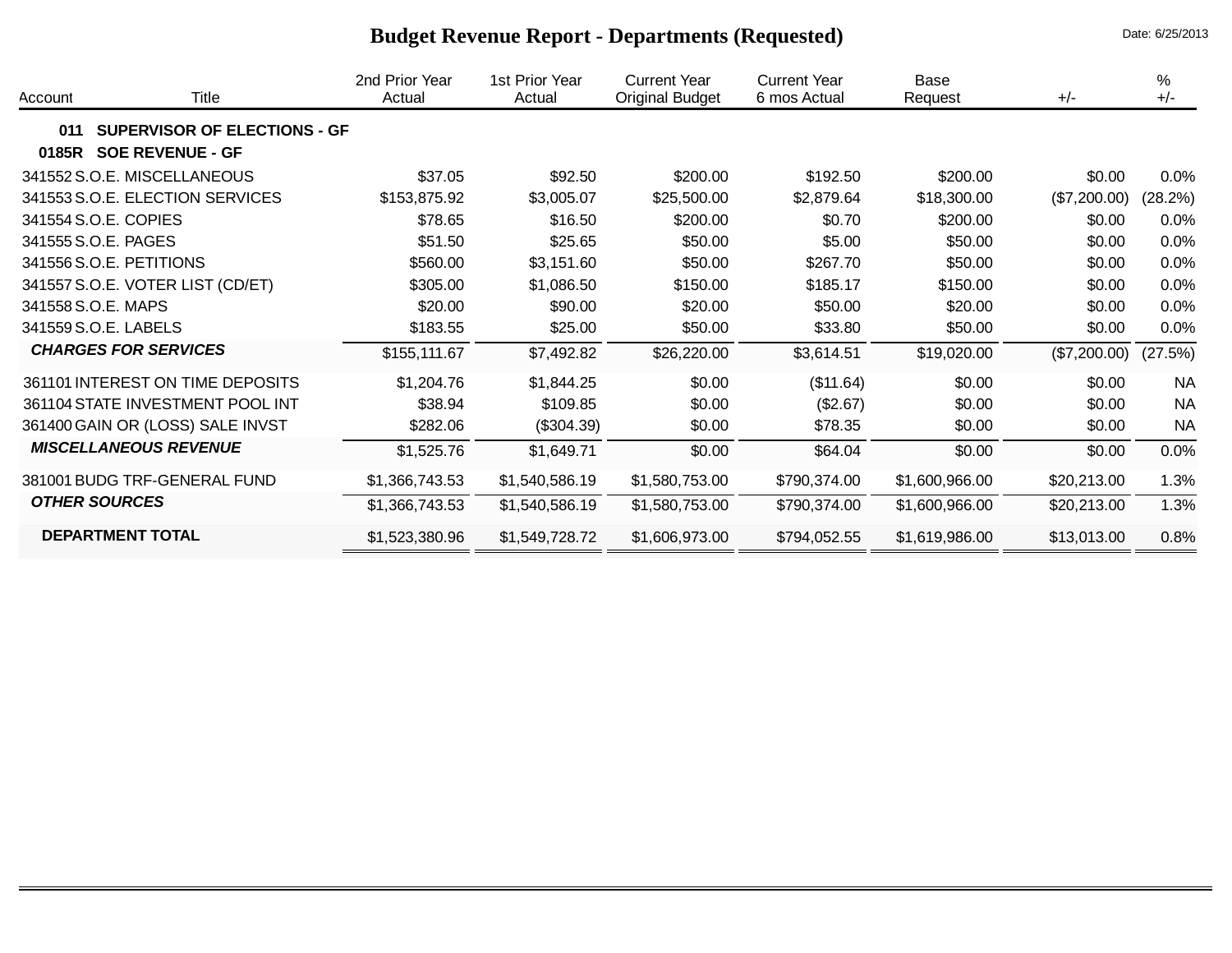# **Budget Expense Report (Department Requests)**

| Account           | Title                               | 2nd Prior Year<br>Actual | 1st Prior Year<br>Actual | <b>Current Year</b><br><b>Original Budget</b> | <b>Current Year</b><br>6 mos Actual | Base<br>Request | Base<br>New Request | $+/-$               | %<br>$+/-$ |
|-------------------|-------------------------------------|--------------------------|--------------------------|-----------------------------------------------|-------------------------------------|-----------------|---------------------|---------------------|------------|
| 011               | <b>SUPERVISOR OF ELECTIONS - GF</b> |                          |                          |                                               |                                     |                 |                     |                     |            |
| 0185              | <b>SUPERVISOR ELECTIONS - GF</b>    |                          |                          |                                               |                                     |                 |                     |                     |            |
|                   | 511010 ELECTED OFFICIAL SALARIES    | \$106,303.11             | \$105,929.02             | \$105,372.00                                  | \$48,662.28                         | \$105,460.00    | \$0.00              | \$88.00             | 0.1%       |
|                   | 512010 SALARIES/WAGES-FULL-TIME     | \$589,513.64             | \$558,733.05             | \$554,002.00                                  | \$263,613.47                        | \$569,960.00    | \$0.00              | \$15,958.00         | 2.9%       |
|                   | 512020 SALARIES/WAGES-PART-TIME     | \$1,053.03               | \$28,241.88              | \$32,271.00                                   | \$14,716.72                         | \$33,239.00     | \$0.00              | \$968.00            | 3.0%       |
| 514010 OVERTIME   |                                     | \$7,066.51               | \$15,113.85              | \$11,000.00                                   | \$18,835.69                         | \$7,000.00      | \$0.00              | (\$4,000.00)        | (36.4%)    |
| 521000 FICA TAXES |                                     | \$51,217.48              | \$51,741.93              | \$51,331.00                                   | \$25,284.87                         | \$54,748.00     | \$0.00              | \$3,417.00          | 6.7%       |
|                   | 522000 RETIREMENT CONTRIBUTIONS     | \$72,291.32              | \$40,678.46              | \$38,563.00                                   | \$20,125.82                         | \$78,944.00     | \$0.00              | \$40,381.00         | 104.7%     |
|                   | 523000 LIFE & HEALTH INSURANCE      | \$95,013.61              | \$92,859.37              | \$92,007.00                                   | \$50,071.92                         | \$91,530.00     | \$0.00              | (\$477.00)          | $(0.5\%)$  |
|                   | 523012 CONTRA L&H INS (REBATE)      | \$0.00                   | (\$4,020.00)             | \$0.00                                        | (\$3,429.00)                        | \$0.00          | \$0.00              | \$0.00              | 0.0%       |
|                   | 524000 WORKERS' COMPENSATION        | \$4,674.00               | \$5,682.00               | \$6,676.00                                    | \$3,336.00                          | \$6,958.00      | \$0.00              | \$282.00            | 4.2%       |
|                   | <b>PERSONNEL SERVICES</b>           | \$927,132.70             | \$894,959.56             | \$891,222.00                                  | \$441,217.77                        | \$947,839.00    | \$0.00              | \$56,617.00         | 6.4%       |
|                   | 531001 PS-ATTORNEY-OTHER            | \$312.00                 | \$1,853.48               | \$1,500.00                                    | \$1,560.00                          | \$1,500.00      | \$0.00              | \$0.00              | 0.0%       |
|                   | 531300 PS-HEALTH EXAMS              | \$0.00                   | \$0.00                   | \$200.00                                      | \$0.00                              | \$200.00        | \$0.00              | \$0.00              | 0.0%       |
|                   | 534500 CS-PERSONNEL                 | \$100.08                 | \$0.00                   | \$500.00                                      | \$0.00                              | \$500.00        | \$0.00              | \$0.00              | 0.0%       |
|                   | 534755 CS-AUDIO/VIDEO               | \$0.00                   | \$0.00                   | \$2,000.00                                    | \$0.00                              | \$1,500.00      | \$0.00              | (\$500.00)          | $(25.0\%)$ |
| 534900 CS-OTHER   |                                     | \$511.97                 | \$2,439.00               | \$1,500.00                                    | \$1,039.39                          | \$7,500.00      | \$0.00              | \$6,000.00          | 400.0%     |
|                   | 540001 TRAVEL IN-COUNTY             | \$261.20                 | \$64.96                  | \$1,000.00                                    | \$54.39                             | \$1,000.00      | \$0.00              | \$0.00              | 0.0%       |
|                   | 540002 TRAVEL OUT-OF-COUNTY         | \$4,023.13               | \$1,818.55               | \$1,865.00                                    | \$853.54                            | \$2,734.00      | \$0.00              | \$869.00            | 46.6%      |
|                   | 540005 TRAVEL LODGING EXPENSES      | \$6,357.39               | \$3,305.76               | \$4,675.00                                    | \$1,029.62                          | \$6,385.00      | \$0.00              | \$1,710.00          | 36.6%      |
|                   | 541010 COMMUNICATIONS SERVICE       | \$2,344.67               | \$2,143.35               | \$2,160.00                                    | \$726.72                            | \$2,160.00      | \$0.00              | \$0.00              | 0.0%       |
|                   | 541011 CELLULAR PHONES/PAGERS       | \$356.95                 | \$613.71                 | \$720.00                                      | \$181.68                            | \$0.00          | \$0.00              | (\$720.00) (100.0%) |            |
|                   | 542001 POSTAGE/FREIGHT CHARGES      | \$20,110.22              | \$51,654.59              | \$15,434.00                                   | \$16,812.87                         | \$18,740.00     | \$0.00              | \$3,306.00          | 21.4%      |
|                   | 543001 UTILITIES-ELECTRIC           | \$2,300.57               | \$2,943.42               | \$1,575.00                                    | \$1,062.45                          | \$1,575.00      | \$0.00              | \$0.00              | 0.0%       |
|                   | 544620 R/L-BUILDINGS                | \$68,734.00              | \$68,734.00              | \$68,733.00                                   | \$34,368.00                         | \$68,733.00     | \$0.00              | \$0.00              | 0.0%       |
|                   | 544644 R/L-FLEET VEHICLES           | \$90.00                  | \$180.00                 | \$90.00                                       | \$0.00                              | \$90.00         | \$0.00              | \$0.00              | 0.0%       |
|                   | 545990 INSURANCE-OTHER              | \$21,321.00              | \$15,166.00              | \$15,608.00                                   | \$13,978.00                         | \$12,139.00     | \$0.00              | (\$3,469.00)        | (22.2%)    |
|                   | 546050 RM-OFFICE MACHINES           | \$0.00                   | \$0.00                   | \$300.00                                      | \$0.00                              | \$300.00        | \$0.00              | \$0.00              | 0.0%       |
|                   | 546620 RM-FACILITIES                | \$0.00                   | \$0.00                   | \$0.00                                        | \$0.00                              | \$5,000.00      | \$0.00              | \$5,000.00          | 0.0%       |
|                   | 546640 RM-EQUIPMENT                 | \$6,195.23               | \$8,854.58               | \$13,660.00                                   | \$6,026.33                          | \$14,230.00     | \$0.00              | \$570.00            | 4.2%       |
|                   | 546644 RM-VEHICLES-FLEET            | \$1,807.54               | \$1,634.26               | \$1,755.00                                    | \$727.21                            | \$2,033.00      | \$0.00              | \$278.00            | 15.8%      |
|                   | 546900 RM-TECHINCAL SUPT SERVICE    | \$34,037.09              | \$71,492.37              | \$33,157.00                                   | \$17,767.49                         | \$34,395.00     | \$0.00              | \$1,238.00          | 3.7%       |
|                   | 547002 PRINTING & BINDING           | \$8,521.38               | \$2,399.62               | \$20,675.00                                   | \$8,609.26                          | \$15,167.00     | \$0.00              | (\$5,508.00)        | (26.6%)    |
|                   | 549307 PUBLIC RELATIONS             | \$13,686.09              | \$0.00                   | \$100.00                                      | \$0.00                              | \$100.00        | \$0.00              | \$0.00              | 0.0%       |
|                   | 549900 MISCELLANEOUS CHARGES        | \$4,786.42               | \$2,576.94               | \$4,500.00                                    | \$1,106.32                          | \$4,500.00      | \$0.00              | \$0.00              | 0.0%       |
|                   | 549901 LEGAL ADVERTISING            | \$3,054.60               | \$1,742.64               | \$3,060.00                                    | \$764.53                            | \$2,400.00      | \$0.00              | (\$660.00)          | (21.6%)    |
|                   | 549904 JOB LISTING EXPENSES         | \$0.00                   | \$0.00                   | \$200.00                                      | \$0.00                              | \$200.00        | \$0.00              | \$0.00              | 0.0%       |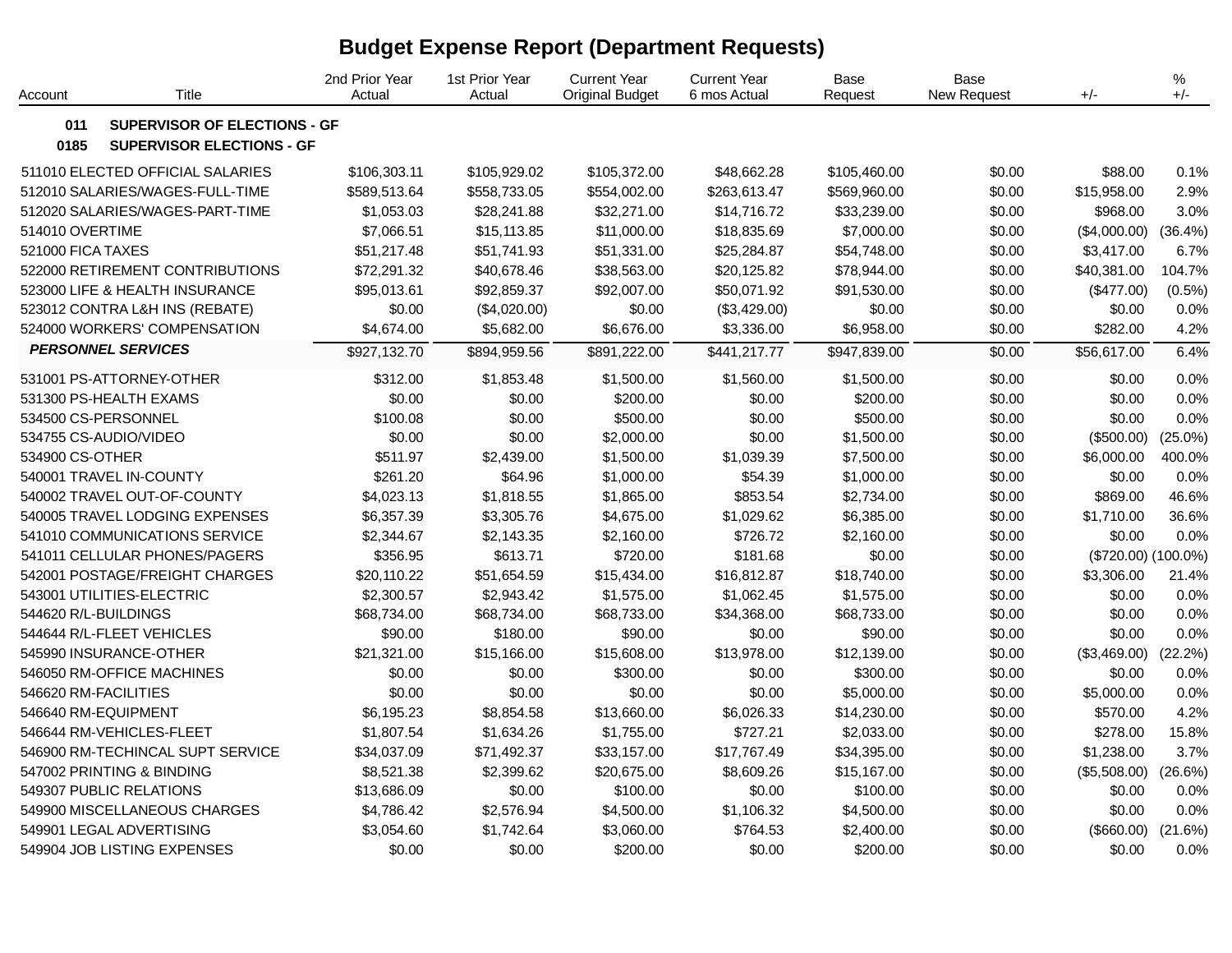# **Budget Expense Report (Department Requests)**

|                                  |       | 2nd Prior Year | 1st Prior Year | <b>Current Year</b>    | <b>Current Year</b> | Base           | Base        |             | %       |
|----------------------------------|-------|----------------|----------------|------------------------|---------------------|----------------|-------------|-------------|---------|
| Account                          | Title | Actual         | Actual         | <b>Original Budget</b> | 6 mos Actual        | Request        | New Request | $+/-$       | $+/-$   |
| 549905 MOTOR VEHICLE REPORTS     |       | \$10.00        | \$30.00        | \$50.00                | \$0.00              | \$50.00        | \$0.00      | \$0.00      | $0.0\%$ |
| 549906 BACKGROUND CHECKS         |       | \$115.25       | \$295.00       | \$500.00               | \$0.00              | \$500.00       | \$0.00      | \$0.00      | $0.0\%$ |
| 551001 OFFICE SUPPLIES           |       | \$8,681.57     | \$9,419.16     | \$9,700.00             | \$3,912.44          | \$10,525.00    | \$0.00      | \$825.00    | 8.5%    |
| 552010 FLEET FUEL                |       | \$4,041.14     | \$5,328.50     | \$5,273.00             | \$2,180.25          | \$6,077.00     | \$0.00      | \$804.00    | 15.2%   |
| 552500 TOOLS & SMALL IMPLEMENTS  |       | \$434.24       | \$21.48        | \$750.00               | \$0.00              | \$750.00       | \$0.00      | \$0.00      | $0.0\%$ |
| 552800 COMPUTER SUPPLIES         |       | \$5,295.28     | \$1,966.35     | \$6,045.00             | \$734.62            | \$8,705.00     | \$0.00      | \$2,660.00  | 44.0%   |
| 552801 COMPUTER SOFTWARE         |       | \$5,834.02     | \$1,118.97     | \$11,750.00            | \$1,189.96          | \$14,482.00    | \$0.00      | \$2,732.00  | 23.3%   |
| 552990 OTHER SUPPLIES            |       | \$1,202.82     | \$638.27       | \$999.00               | \$256.54            | \$1,472.00     | \$0.00      | \$473.00    | 47.3%   |
| 554001 BOOK/PUB/SUB/MEMBERSHIPS  |       | \$5,966.63     | \$4,271.70     | \$5,799.00             | \$4,884.74          | \$6,426.00     | \$0.00      | \$627.00    | 10.8%   |
| 555001 TRAINING/EDUCATION EXPENS |       | \$15,678.26    | \$3,971.07     | \$10,170.00            | \$639.00            | \$9,695.00     | \$0.00      | (S475.00)   | (4.7%)  |
| <b>OPERATING EXPENSES</b>        |       | \$246,170.74   | \$266,677.73   | \$246,003.00           | \$120,465.35        | \$261,763.00   | \$0.00      | \$15,760.00 | 6.4%    |
| 564102 GENERAL GOVERNMENT EQUIP  |       | \$0.00         | \$0.00         | \$0.00                 | \$0.00              | \$3,700.00     | \$0.00      | \$3,700.00  | $0.0\%$ |
| 564103 COMPUTER EQUIPMENT        |       | \$8,912.61     | \$2,047.01     | \$16,200.00            | \$1,159.98          | \$17,595.00    | \$0.00      | \$1,395.00  | 8.6%    |
| <b>CAPITAL OUTLAY</b>            |       | \$8,912.61     | \$2,047.01     | \$16,200.00            | \$1,159.98          | \$21,295.00    | \$0.00      | \$5,095.00  | 31.5%   |
| <b>TOTAL DEPARTMENT</b>          |       | \$1,182,216.05 | \$1,163,684.30 | \$1,153,425.00         | \$562,843.10        | \$1,230,897.00 | \$0.00      | \$77,472.00 | 6.7%    |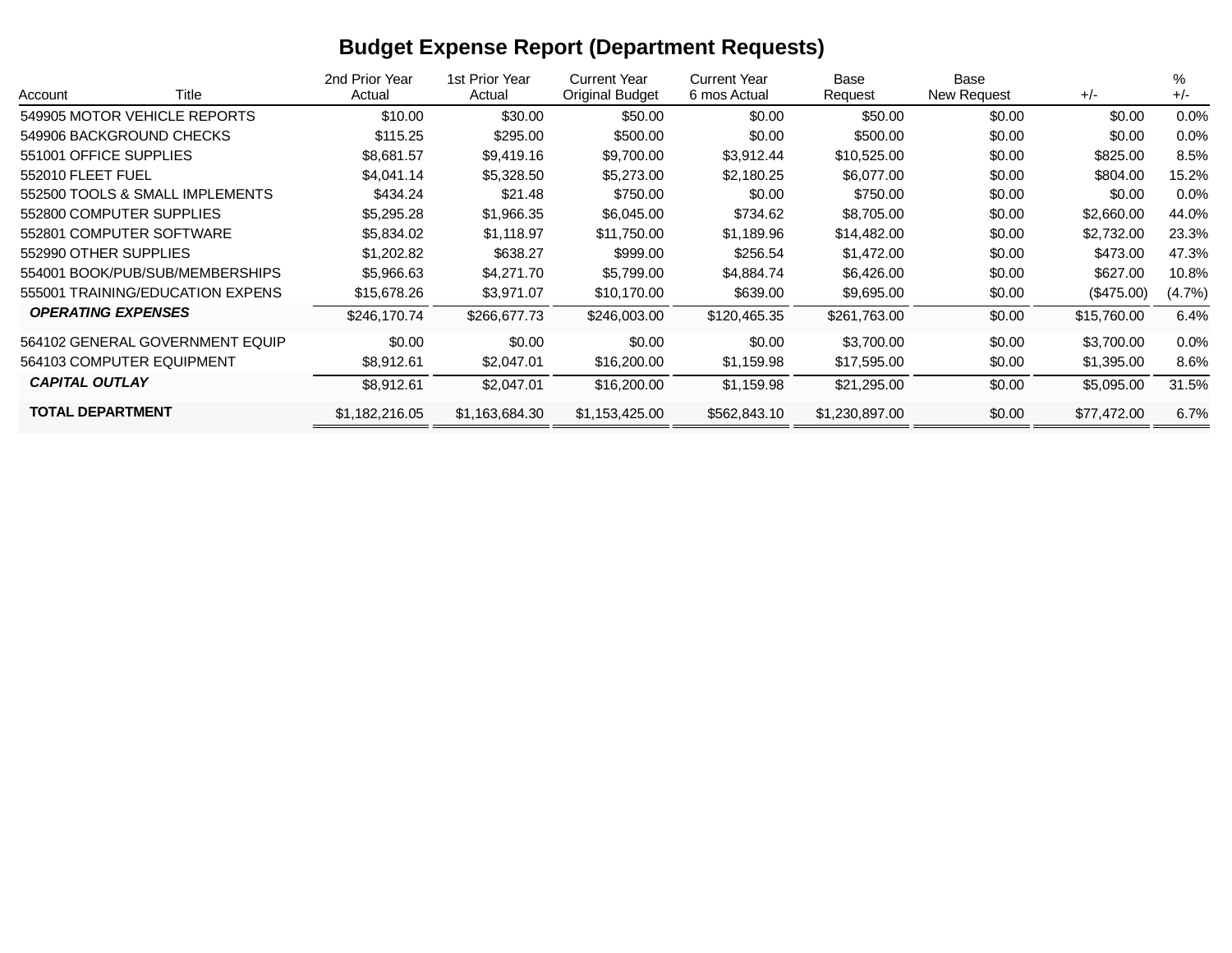### **Notes**

| Account         | <b>Account Title</b>                                               | Note                                                    |                      | Amount                        |
|-----------------|--------------------------------------------------------------------|---------------------------------------------------------|----------------------|-------------------------------|
|                 | 011 SUPERVISOR OF ELECTIONS - GF<br>0185 SUPERVISOR ELECTIONS - GF |                                                         |                      |                               |
|                 | 523000 LIFE & HEALTH INSURANCE                                     | 15 EMPLOYEES 100%<br>STIPEND SAVINGS (6X7,500)          |                      | \$136,530.00<br>(\$45,000.00) |
|                 |                                                                    |                                                         | <b>TOTAL ACCOUNT</b> | \$91,530.00                   |
|                 | 534500 CS-PERSONNEL                                                | <b>KELLEY TEMPS</b>                                     |                      | \$500.00                      |
|                 |                                                                    |                                                         | <b>TOTAL ACCOUNT</b> | \$500.00                      |
|                 | 534755 CS-AUDIO/VIDEO                                              | POLL WORKER TRAINING VIDEO                              |                      | \$1,000.00                    |
|                 |                                                                    |                                                         | <b>TOTAL ACCOUNT</b> | \$1,000.00                    |
| 534900 CS-OTHER |                                                                    | OUR MISSION YOUR VOTE WEBSITE                           |                      | \$1,500.00                    |
|                 |                                                                    | WEBSITE UPDATES (GOVOTE OKALOOSA, KIDS VOTE, TEENS VOTE |                      | \$1,000.00                    |
|                 |                                                                    | <b>OVERSEAS VOTE FOUNDATION</b>                         |                      | \$5,000.00                    |
|                 |                                                                    |                                                         | <b>TOTAL ACCOUNT</b> | \$7,500.00                    |
|                 | 540002 TRAVEL OUT-OF-COUNTY                                        | <b>FSASE SUMMER CONFERENCE</b>                          |                      | \$500.00                      |
|                 |                                                                    | <b>COMMITTEE MEETINGS</b>                               |                      | \$200.00                      |
|                 |                                                                    | <b>REGIONAL WORKSHOPS</b>                               |                      | \$150.00                      |
|                 |                                                                    | AUBURN CERA 2 PEOPLE 4 CLASSES EACH                     |                      | \$574.00                      |
|                 |                                                                    | <b>FSASE WINTER CONFERENCE</b>                          |                      | \$100.00                      |
|                 |                                                                    | TAXIS, PARKING, ETC.                                    |                      | \$100.00                      |
|                 |                                                                    | <b>JEOLC (WASHINGTON DC)</b>                            |                      | \$560.00                      |
|                 |                                                                    | DARRELL PER DIEM FOR FREE CLASS                         |                      | \$250.00                      |
|                 |                                                                    | CANVASSING BOARD WORKSHOP                               |                      | \$300.00                      |
|                 |                                                                    |                                                         | <b>TOTAL ACCOUNT</b> | \$2,734.00                    |
|                 | 540005 TRAVEL LODGING EXPENSES                                     | <b>FSASE SUMMER CONFERENCE</b>                          |                      | \$2,160.00                    |
|                 |                                                                    | <b>COMMITTEE MEETINGS</b>                               |                      | \$800.00                      |
|                 |                                                                    | AURBURN CERA 2 PEOPLE 1 ROOM 7 NIGHTS                   |                      | \$700.00                      |
|                 |                                                                    | <b>JEOLC</b>                                            |                      | \$525.00                      |
|                 |                                                                    | <b>FSASE WINTER CONFERENCE</b>                          |                      | \$300.00                      |
|                 |                                                                    | CANVASSING BOARD WORKSHOP                               |                      | \$1,000.00                    |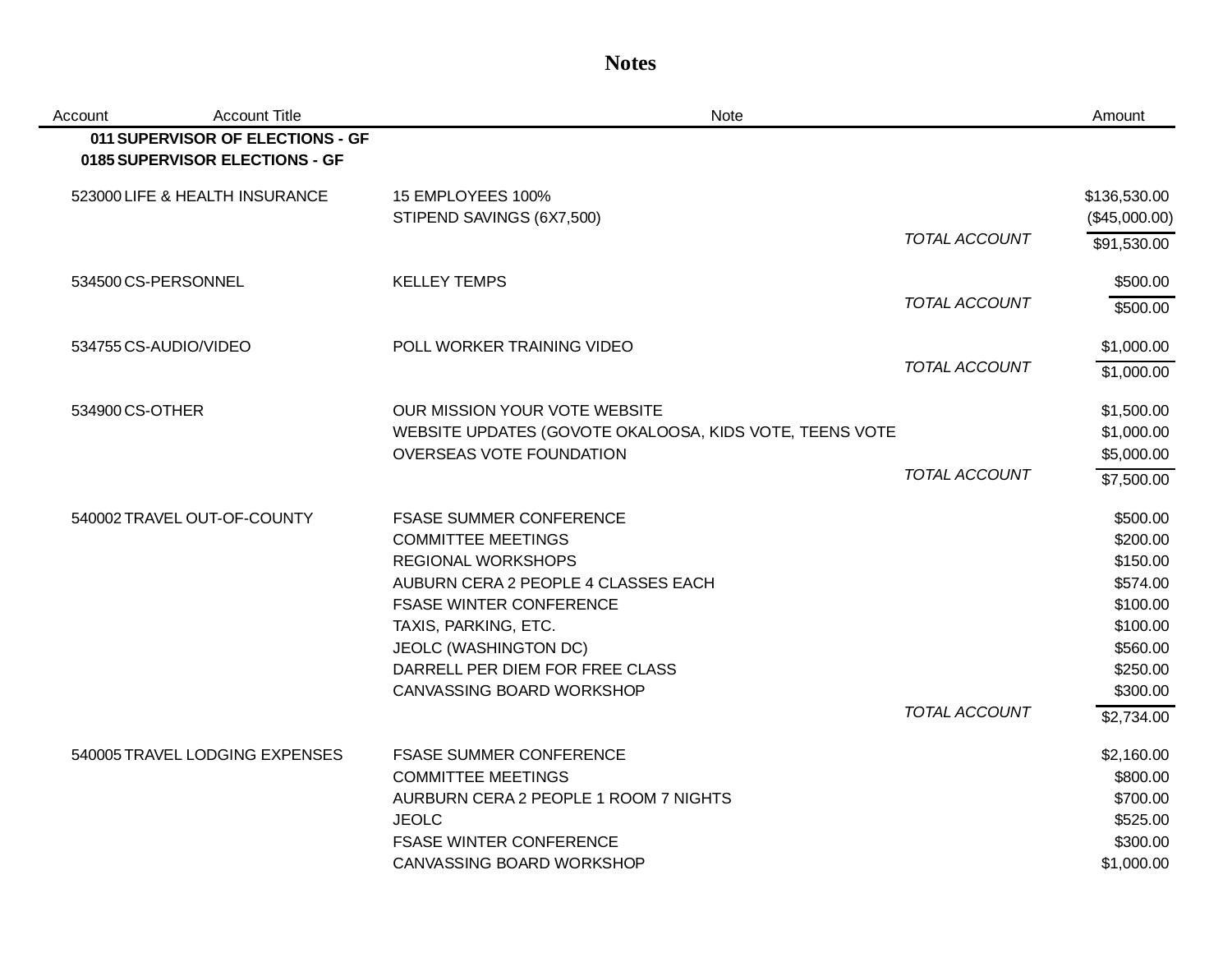## **Notes**

| Account | Account Title                                                      |                                     | <b>Note</b>          | Amount      |
|---------|--------------------------------------------------------------------|-------------------------------------|----------------------|-------------|
|         | 011 SUPERVISOR OF ELECTIONS - GF<br>0185 SUPERVISOR ELECTIONS - GF |                                     |                      |             |
|         | 540005 TRAVEL LODGING EXPENSES                                     | DARRELL LODGING FOR FREE CLASS      |                      | \$900.00    |
|         |                                                                    |                                     | TOTAL ACCOUNT        | \$6,385.00  |
|         | 564102 GENERAL GOVERNMENT EQUIP                                    | TRAILER FOR HAULING PCT SUPPLIES    |                      | \$3,700.00  |
|         |                                                                    |                                     | TOTAL ACCOUNT        | \$3,700.00  |
|         | 564103 COMPUTER EQUIPMENT                                          | VOTER REG SERVER R510 (2 @ \$8,170) |                      | \$16,340.00 |
|         |                                                                    | KVM FOR SERVER                      |                      | \$1,255.00  |
|         |                                                                    |                                     | <b>TOTAL ACCOUNT</b> | \$17,595.00 |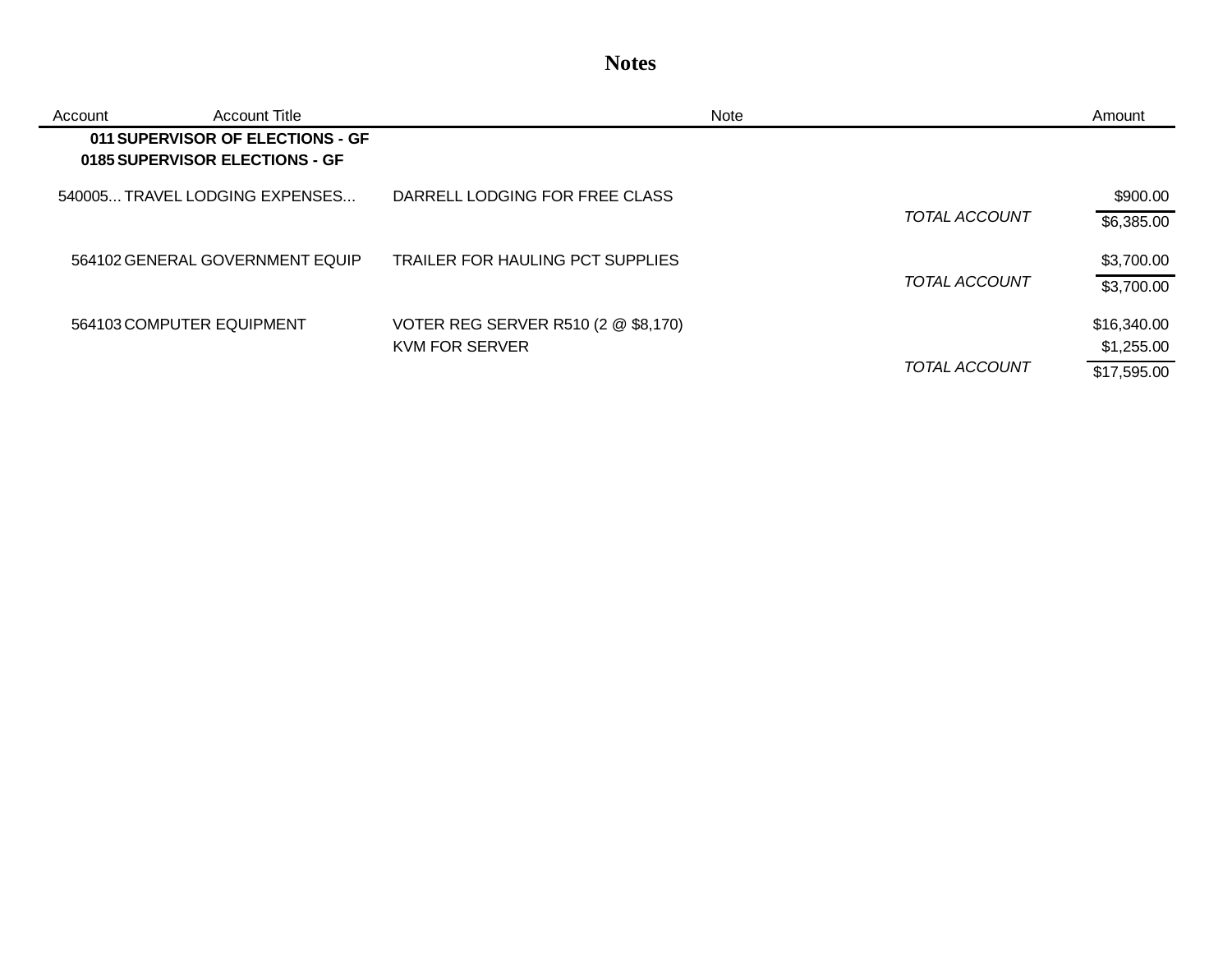# **Budget Expense Report (Department Requests)**

| Account               | Title                                                                | 2nd Prior Year<br>Actual | 1st Prior Year<br>Actual | <b>Current Year</b><br><b>Original Budget</b> | <b>Current Year</b><br>6 mos Actual | Base<br>Request | <b>Base</b><br>New Request | $+/-$                     | %<br>$+/-$ |
|-----------------------|----------------------------------------------------------------------|--------------------------|--------------------------|-----------------------------------------------|-------------------------------------|-----------------|----------------------------|---------------------------|------------|
| 011<br>0186           | <b>SUPERVISOR OF ELECTIONS - GF</b><br><b>ELECTION EXPENSES - GF</b> |                          |                          |                                               |                                     |                 |                            |                           |            |
|                       | 513010 SALARIES/WAGES-RELIEF                                         | \$8,804.05               | \$4,939.21               | \$6,806.00                                    | \$3,220.24                          | \$6,474.00      | \$0.00                     | (\$332.00)                | (4.9%)     |
|                       | 513020 SALARIES/WAGES-POLL WORKS                                     | \$80,190.00              | \$107,743.00             | \$85,000.00                                   | \$70,710.00                         | \$63,110.00     | \$0.00                     | (\$21,890.00)             | $(25.8\%)$ |
| 514010 OVERTIME       |                                                                      | \$0.00                   | \$0.00                   | \$50.00                                       | \$0.00                              | \$50.00         | \$0.00                     | \$0.00                    | 0.0%       |
| 521000 FICA TAXES     |                                                                      | \$688.09                 | \$377.80                 | \$200.00                                      | \$246.29                            | \$200.00        | \$0.00                     | \$0.00                    | 0.0%       |
|                       | <b>PERSONNEL SERVICES</b>                                            | \$89,682.14              | \$113,060.01             | \$92,056.00                                   | \$74,176.53                         | \$69,834.00     | \$0.00                     | (\$22,222.00)             | $(24.1\%)$ |
|                       | 533020 COURT REPORTER SERVICES                                       | \$1,640.00               | \$0.00                   | \$2,200.00                                    | \$0.00                              | \$0.00          | \$0.00                     | $($2,200.00) (100.0\%)$   |            |
|                       | 534500 CS-PERSONNEL                                                  | \$54,434.75              | \$88,824.74              | \$91,551.00                                   | \$60,881.83                         | \$91,233.00     | \$0.00                     | (\$318.00)                | (0.3%)     |
|                       | 540001 TRAVEL IN-COUNTY                                              | \$408.00                 | \$1,028.43               | \$1,000.00                                    | \$835.53                            | \$1,000.00      | \$0.00                     | \$0.00                    | 0.0%       |
|                       | 541010 COMMUNICATIONS SERVICE                                        | \$277.95                 | \$1,127.26               | \$980.00                                      | \$769.06                            | \$980.00        | \$0.00                     | \$0.00                    | 0.0%       |
|                       | 542001 POSTAGE/FREIGHT CHARGES                                       | \$21,149.15              | \$26,092.06              | \$33,000.00                                   | \$29,883.63                         | \$24,695.00     | \$0.00                     | (\$8,305.00)              | (25.2%)    |
|                       | 544620 R/L-BUILDINGS                                                 | \$6,250.00               | \$5,365.00               | \$5,400.00                                    | \$2,540.00                          | \$5,400.00      | \$0.00                     | \$0.00                    | 0.0%       |
|                       | 544640 R/L-EQUIPMENT                                                 | \$1,964.36               | \$6,015.26               | \$6,200.00                                    | \$2,262.73                          | \$4,200.00      | \$0.00                     | (\$2,000.00)              | (32.3%)    |
|                       | 546640 RM-EQUIPMENT                                                  | \$27,324.34              | \$12,696.25              | \$23,070.00                                   | \$12,753.75                         | \$18,986.00     | \$0.00                     | (\$4,084.00)              | (17.7%)    |
|                       | 546900 RM-TECHINCAL SUPT SERVICE                                     | \$16,716.91              | \$15,445.74              | \$19,000.00                                   | \$15,382.01                         | \$18,700.00     | \$0.00                     | (\$300.00)                | $(1.6\%)$  |
|                       | 547001 BALLOT PRINTING                                               | \$35,116.57              | \$62,398.45              | \$84,310.00                                   | \$71,473.93                         | \$43,880.00     | \$0.00                     | $(\$40,430.00)$           | $(48.0\%)$ |
|                       | 547002 PRINTING & BINDING                                            | \$15,174.86              | \$11,446.28              | \$34,861.00                                   | \$18,919.86                         | \$28,861.00     | \$0.00                     | (\$6,000.00)              | (17.2%)    |
|                       | 549307 PUBLIC RELATIONS                                              | \$1,092.09               | \$14,653.00              | \$29,500.00                                   | \$17,840.73                         | \$25,000.00     | \$0.00                     | $($4,500.00)$ $(15.3\%)$  |            |
|                       | 549900 MISCELLANEOUS CHARGES                                         | \$3,582.43               | \$5,465.16               | \$5,500.00                                    | \$998.58                            | \$5,850.00      | \$0.00                     | \$350.00                  | 6.4%       |
|                       | 549901 LEGAL ADVERTISING                                             | \$5,071.56               | \$8,843.90               | \$6,000.00                                    | \$1,554.18                          | \$6,000.00      | \$0.00                     | \$0.00                    | 0.0%       |
|                       | 551001 OFFICE SUPPLIES                                               | \$3,536.46               | \$8,617.45               | \$10,620.00                                   | \$2,683.27                          | \$8,120.00      | \$0.00                     | (\$2,500.00)              | (23.5%)    |
|                       | 552013 SIGN MATERIALS                                                | \$353.05                 | \$0.00                   | \$3,000.00                                    | \$0.00                              | \$3,000.00      | \$0.00                     | \$0.00                    | 0.0%       |
|                       | 552014 GASOLINE & SPECIAL FUELS                                      | \$0.00                   | \$0.00                   | \$100.00                                      | \$0.00                              | \$100.00        | \$0.00                     | \$0.00                    | 0.0%       |
|                       | 552800 COMPUTER SUPPLIES                                             | \$2,147.40               | \$152.52                 | \$200.00                                      | \$299.80                            | \$200.00        | \$0.00                     | \$0.00                    | 0.0%       |
|                       | 552990 OTHER SUPPLIES                                                | \$11,657.00              | \$3,271.12               | \$2,900.00                                    | \$201.80                            | \$2,900.00      | \$0.00                     | \$0.00                    | 0.0%       |
|                       | <b>OPERATING EXPENSES</b>                                            | \$207,896.88             | \$271,442.62             | \$359,392.00                                  | \$239,280.69                        | \$289,105.00    | \$0.00                     | (\$70,287.00)             | $(19.6\%)$ |
|                       | 564103 COMPUTER EQUIPMENT                                            | \$0.00                   | \$1,945.00               | \$2,100.00                                    | \$0.00                              | \$30,150.00     | \$0.00                     | \$28,050.00 1335.7%       |            |
| <b>CAPITAL OUTLAY</b> |                                                                      | \$0.00                   | \$1,945.00               | \$2,100.00                                    | \$0.00                              | \$30,150.00     | \$0.00                     | \$28,050.00 1335.7%       |            |
|                       | <b>TOTAL DEPARTMENT</b>                                              | \$297,579.02             | \$386,447.63             | \$453,548.00                                  | \$313,457.22                        | \$389,089.00    | \$0.00                     | $($64,459.00)$ $(14.2\%)$ |            |